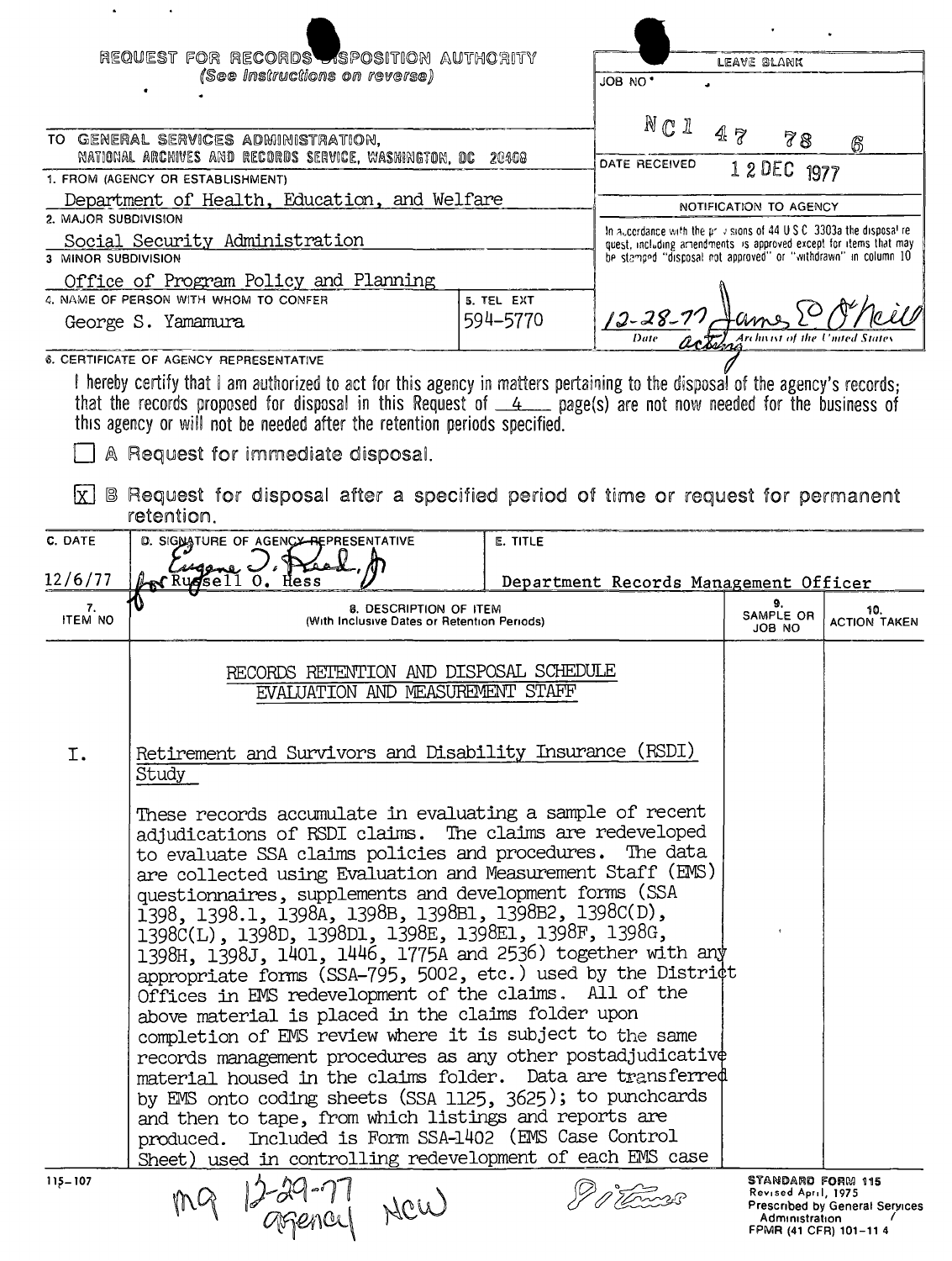|                      | Request for Records Disposition Authority-Continuation                                                                                                                                                                                      | ON 8OL. |                                  | PAGE OF $\frac{1}{2}$      |
|----------------------|---------------------------------------------------------------------------------------------------------------------------------------------------------------------------------------------------------------------------------------------|---------|----------------------------------|----------------------------|
| 7.<br><b>ITEM NO</b> | 8. DESCRIPTION OF ITEM<br>(With Inclusive Dates or Retention Periods)                                                                                                                                                                       |         | 9.<br>SAMPLE OR<br><b>JOB NO</b> | 10.<br><b>ACTION TAKEN</b> |
|                      | selected for sampling. It is updated with notations of<br>development of each case and a microfilm copy is retained<br>within EMS to provide an audit trail.                                                                                |         |                                  |                            |
|                      | OASDI reports issued by EMS cover factors of RSDI entitle-<br>ment and analyze the correctness of the original findings.<br>They include:                                                                                                   |         |                                  |                            |
|                      | Semiannual Report                                                                                                                                                                                                                           |         |                                  |                            |
|                      | Preliminary Data on Policies and Procedures Regarding<br>Initial Entitlement to RSDI Benefits                                                                                                                                               |         |                                  |                            |
|                      | Annual Report                                                                                                                                                                                                                               |         |                                  |                            |
|                      | Report on Policies and Procedures for Establishing Initial<br>Entitlement to RSDI Benefits                                                                                                                                                  |         |                                  |                            |
|                      | Special Reports                                                                                                                                                                                                                             |         |                                  |                            |
|                      | Reports issued as requested by other SSA components on<br>such subjects as Loss of Benefits Under the RSDI Program,<br>Teleservice, etc.                                                                                                    |         |                                  |                            |
|                      | EMS questionnaires, supplements, development forms<br>Α.<br>and all other forms and evidence obtained during EMS<br>development                                                                                                             |         |                                  |                            |
|                      | File in claims folder. Retain in accordance with claims<br>folder disposition instructions (NARS Job Numbers NC-47-<br>75-15 and NC <b>L</b> -47-77-11)                                                                                     |         |                                  |                            |
|                      | Coding Sheets, Punchcards and Tabulated Listings<br>В.                                                                                                                                                                                      |         |                                  |                            |
|                      | Transfer to SSA Holding Area after 1 year. Transfer to FRO<br>after 2 years. Destroy after 3 years retention in the FRC.<br>D'interny after a t oral of 6 years.<br>C. Form SSA-1402                                                        |         |                                  |                            |
|                      | Destroy original documents after microfilm has been<br>proven acceptable. Destroy microfilm after 10 years, or<br>when no longer needed for reference, whichever is later.<br>To be nicrofilmed per FPMR $101-11.507(c)(1)$ .<br>D. Reports |         |                                  |                            |
|                      | ARetain a record copy of each report. Destroy record<br>copies one year after discontinuance of RSDI Study.<br>2 Destroy extra stocks of published reports when no longer                                                                   |         |                                  |                            |

 $\mathcal{P} \subset \mathbf{X}$  . If we can express that

-----!. Four copies, Including original, <sup>10</sup> lie submlttel)] <sup>10</sup> Ihe National Archives STANDARD FORM 11S-A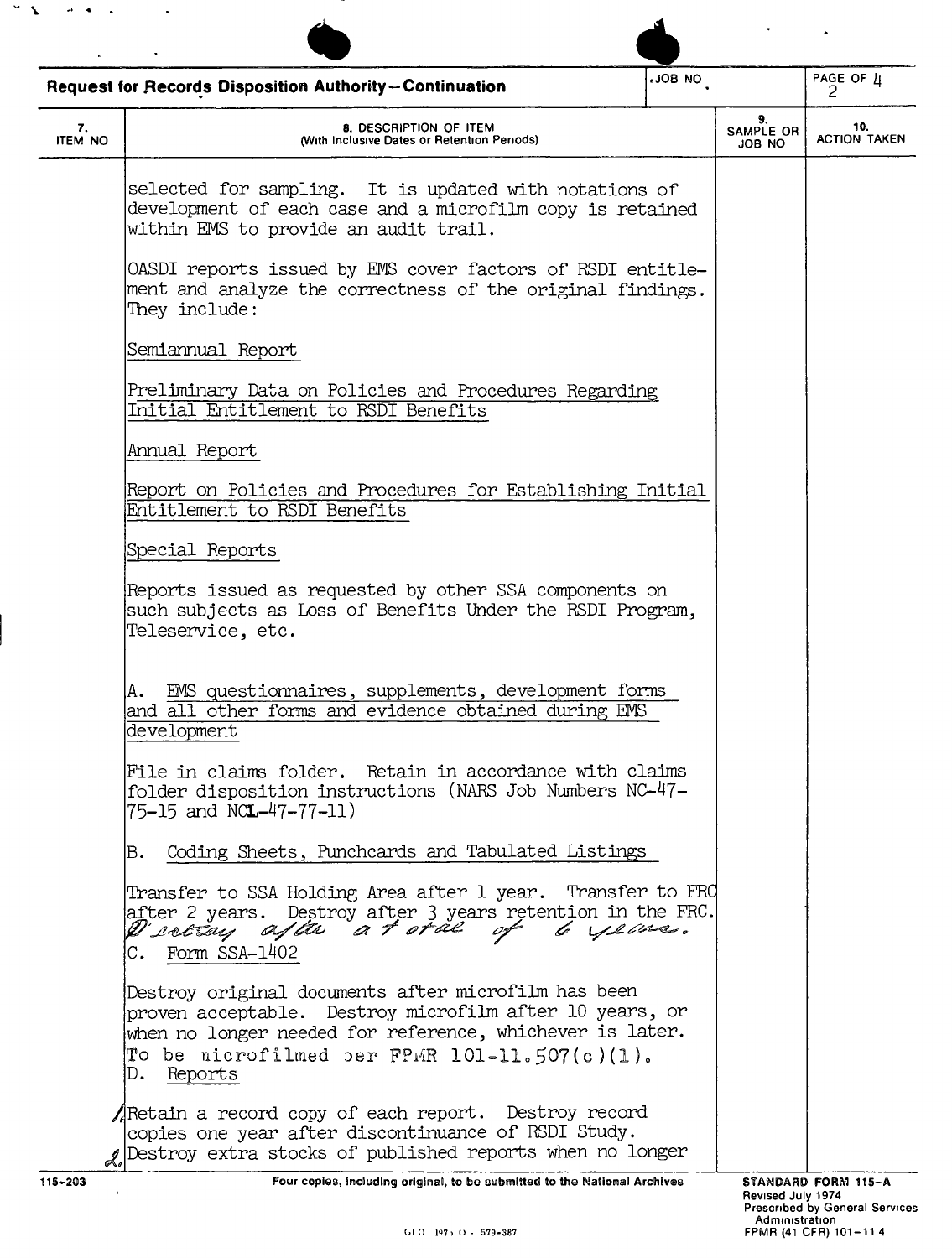|                      | <b>Request for Records Disposition Authority-Continuation</b>                                                                                                                                                                                                                                                                                                                                                                                                                                                                                                                                                                                                                                                                                                                                                                                                                                                                                                                                                                                                                                                                       | ON 80L.                                                                   |                           | PAGE OF 4<br>3.            |
|----------------------|-------------------------------------------------------------------------------------------------------------------------------------------------------------------------------------------------------------------------------------------------------------------------------------------------------------------------------------------------------------------------------------------------------------------------------------------------------------------------------------------------------------------------------------------------------------------------------------------------------------------------------------------------------------------------------------------------------------------------------------------------------------------------------------------------------------------------------------------------------------------------------------------------------------------------------------------------------------------------------------------------------------------------------------------------------------------------------------------------------------------------------------|---------------------------------------------------------------------------|---------------------------|----------------------------|
| 7.<br><b>ITEM NO</b> | 8. DESCRIPTION OF ITEM<br>(With Inclusive Dates or Retention Periods)                                                                                                                                                                                                                                                                                                                                                                                                                                                                                                                                                                                                                                                                                                                                                                                                                                                                                                                                                                                                                                                               |                                                                           | 9.<br>SAMPLE OR<br>JOB NO | 10.<br><b>ACTION TAKEN</b> |
|                      | needed for reference.                                                                                                                                                                                                                                                                                                                                                                                                                                                                                                                                                                                                                                                                                                                                                                                                                                                                                                                                                                                                                                                                                                               |                                                                           |                           |                            |
| II.                  | Supplemental Security Income (SSI) Study                                                                                                                                                                                                                                                                                                                                                                                                                                                                                                                                                                                                                                                                                                                                                                                                                                                                                                                                                                                                                                                                                            |                                                                           |                           |                            |
|                      | These records accumulate in evaluating a sample of recent<br>adjudications of SSI claims. The claims are redeveloped<br>to evaluate SSA claims policies and procedures.<br>are collected using EMS questionnaires, supplements and<br>development forms (SSA 9750, 9750A, 9750F, 9750LA, 9750P,<br>9750R, 9750S, 1398.1SSI, 1775A) together with any<br>appropriate forms (SSA 795, 5002, etc.) used by District<br>Offices in EMS redevelopment of the claims. All of the<br>above material is placed in the claims folder upon<br>completion of EMS review where it is subject to the same<br>records management procedures as any other postadjudicative<br>material housed in the claims folder. Data are transferred<br>by EMS onto coding sheets (SSA 3626, and 3627); to punch-<br>cards and then to tape, from which listings and reports are<br>produced. Form SSA-1402 (EMS Case Control Sheet) is used<br>in controlling redevelopment of each EMS case selected<br>for sampling. It is updated with notations of development,<br>of each case and a microfilm copy is retained within EMS<br>to provide an audit trail. | The data                                                                  |                           |                            |
|                      | SSI reports to be issued by EMS cover factors of SSI<br>entitlement and analyze the correctness of the original<br>finding. The reports include:                                                                                                                                                                                                                                                                                                                                                                                                                                                                                                                                                                                                                                                                                                                                                                                                                                                                                                                                                                                    |                                                                           |                           |                            |
|                      | Semiannual Report                                                                                                                                                                                                                                                                                                                                                                                                                                                                                                                                                                                                                                                                                                                                                                                                                                                                                                                                                                                                                                                                                                                   |                                                                           |                           |                            |
|                      | Preliminary Data on Policies and Procedures Regarding<br>Initial Entitlement to SSI Benefits                                                                                                                                                                                                                                                                                                                                                                                                                                                                                                                                                                                                                                                                                                                                                                                                                                                                                                                                                                                                                                        |                                                                           |                           |                            |
|                      | Annual Report                                                                                                                                                                                                                                                                                                                                                                                                                                                                                                                                                                                                                                                                                                                                                                                                                                                                                                                                                                                                                                                                                                                       |                                                                           |                           |                            |
|                      | Report on Policies and Procedures for Establishing<br>Initial Entitlement to SSI Benefits                                                                                                                                                                                                                                                                                                                                                                                                                                                                                                                                                                                                                                                                                                                                                                                                                                                                                                                                                                                                                                           |                                                                           |                           |                            |
|                      | Special Reports                                                                                                                                                                                                                                                                                                                                                                                                                                                                                                                                                                                                                                                                                                                                                                                                                                                                                                                                                                                                                                                                                                                     |                                                                           |                           |                            |
|                      | Reports issued as requested by other SSA components on<br>such subjects as Quality of Service to the Public,<br>Resources of SSI Beneficiaries, etc.                                                                                                                                                                                                                                                                                                                                                                                                                                                                                                                                                                                                                                                                                                                                                                                                                                                                                                                                                                                |                                                                           |                           |                            |
| 115-203              |                                                                                                                                                                                                                                                                                                                                                                                                                                                                                                                                                                                                                                                                                                                                                                                                                                                                                                                                                                                                                                                                                                                                     | Four copies, including original, to be submitted to the National Archives | STANDARD FORM 115-A       |                            |

 $\bar{z}$ 

Ì